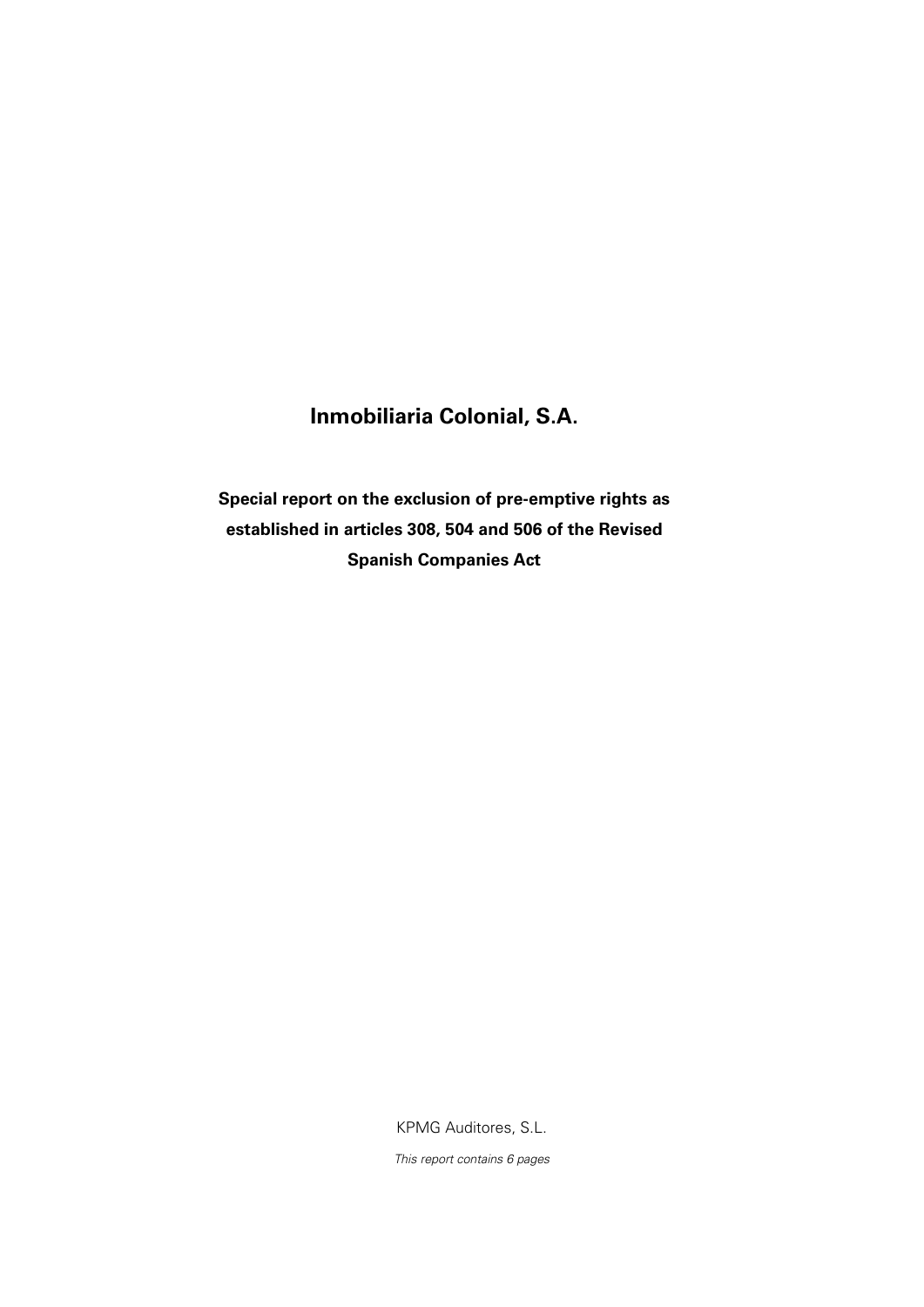

KPMG Auditores S.L. Paseo de la Castellana, 259 C Edificio Torre Cristal 28046 Madrid

Tel +34 91 456 34 00 Fax +34 91 555 01 32 Web www.kpmg.es

## Private and Confidential

To the shareholders of Inmobiliaria Colonial, S.A.

28 April 2017

Pursuant to articles 308, 504 and 506 of the Revised Spanish Companies Act, which was approved by Royal Legislative Decree 1/2010 of 2 July 2010 (the "Spanish Companies Act" or "SCA"), in accordance with the engagement commissioned by Inmobiliaria Colonial, S.A. (hereinafter "Colonial" or the "Company") and by designation of Mr. Ignacio Garmendia Rodríguez, Barcelona Mercantile Registrar, on 29 March 2017, we hereby issue this special report on the increase in the Company's share capital by a maximum amount of Euros 89,116,642.50 through the issue of up to 35,646,657 ordinary shares with exclusion of pre-emptive rights. The Colonial directors' report is attached hereto and will be submitted together with our report to the shareholders who will be notified at their first general meeting held after the capital increase agreement is reached (hereinafter the "Increase").

At their ordinary general meeting on 28 June 2016, as point nine on the agenda, the Company's shareholders agreed to empower the board of directors to carry out the share capital increase in accordance with section 1.b) of article 297 of the SCA, so that within a maximum of five years they may increase share capital, through monetary contributions, by a maximum amount equal to half of share capital, through one or more increases, at the time and in the amount they see fit. Within the limits of the maximum amount indicated, the board of directors will be empowered to exclude pre-emptive rights under certain conditions, up to a total maximum par value equal to 20% of share capital. In accordance with this authorisation, the capital increase with exclusion of pre-emptive rights, up to the maximum indicated, will be exceptional in nature and must fulfil an urgent requirement based on market circumstances and must be justified by specific reasons that are in the best interest of the Company and its shareholders. A report must be prepared by the board of directors to document the existence of these circumstances and the advantages for the Company and its shareholders.

Following its delegation, the Company's board of directors drew up the corresponding report on 26 April 2017 (hereinafter the "Directors' Report"), which is attached as Appendix 1 to this special report, justifying in detail the proposal and the share issue price, indicating the participants in the share increase and the nature of the contributions. Legislation requires these shares to be issued at their fair value. A share valuation is an approximation or estimate of fair value, which may be largely based upon subjective assessments of highly varied aspects of the business. For listed companies, in accordance with article 504.2 of the SCA, fair value is understood to be the market value, which, in the absence of evidence to the contrary, is presumed to be the listed share price.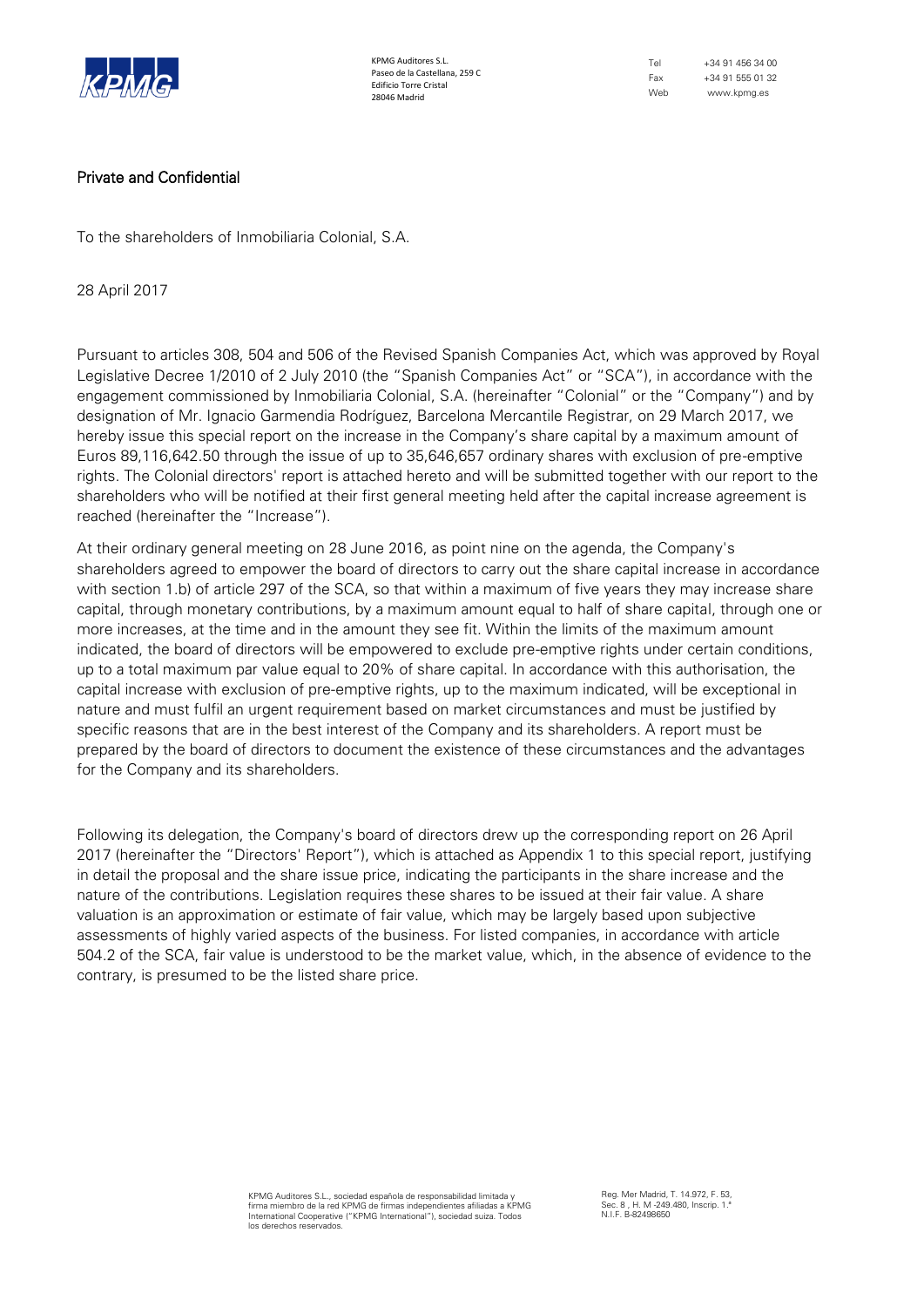Based on the information included in the Directors' Report, the proposed capital increase is exceptional in nature and is considered necessary in view of the current position of the real estate sector and the volatility of the capital markets and is in the Company's best interests insofar as it will reaffirm its credit rating and facilitate its potential future improvement, allow it to take advantage of investment opportunities currently available to it, as well as repositioning and improving its investments in order to maximise the quality, volume and value of the existing assets in the portfolio.

The Directors' Report proposes that the aforementioned capital increase be carried out through an accelerated private placement with qualified investors, commonly referred to as an Accelerated Bookbuild Offer, which has already been undertaken in the Spanish market by various listed companies through similar transactions. According to the Directors' Report, this procedure is considered to be the most efficient for achieving the objective being sought while simultaneously taking advantage of the current position of the market and the interest of the international investment community in the shares of the Company, in order to raise capital in a short period of time, thereby substantially reducing the exposure time to risks associated with general market volatility and, in particular, the price of the Company's shares, as well the performance of the sector to which it belongs.

In their report, the directors therefore consider that these advantages can be summarised in the following groups: (a) rapid execution; (b) lower exposure to market volatility; (c) potential lower discount on listing price and (d) cost savings.

To this end, the Company will enter into an agreement with various placement agents of renowned international prestige (hereinafter the "Advisor Banks") for the Advisor Banks to carry out a private placement of the new shares of Colonial with qualified investors (i) in Spain, as established in article 39 of Royal Decree 1310/2005 of 4 November 2005, which partially develops Securities Market Law 24/1998 of 28 July 1998 on the admission to trading of securities on secondary markets, public offer of sale and subscription and the mandatory related prospectus; (ii) in other EU member states, in accordance with the amendments and transposition to the respective domestic legislation of Directive 2003/71/EC of 4 November 2003, and (iii) in the remaining jurisdictions, to qualified investors in accordance with the legislation applicable in each jurisdiction, so that the capital increase does not require registration or approval by the competent authorities. This placement will be an accelerated placement. In keeping with usual market practice, the placement will exclude pre-emptive rights, which would be incompatible in time and form with a rapid placement such as the one at hand.

Before the end of the private placement period the Advisor Banks will assess market demand for the new shares of Colonial, which will be used as a basis for establishing the price that the market is willing to pay.

In accordance with international and domestic financial practice, the board of directors of Colonial considers that the price resulting from this procedure (which should be transparent and carried out between wellinformed parties) will reflect the fair value of the Company's shares, as required under article 506 of the Spanish Companies Act when excluding pre-emptive rights. As a result, the board of directors of Colonial proposes that this price be used as a point of reference for establishing the issue price in the capital increase referred to in the Directors' Report.

Without prejudice to the foregoing, the minimum issue price will be calculated by applying a discount of 5% to the closing price of the Company's shares on the Spanish Stock Market Interconnection System (Continuous Market) at the end of the last trading day prior to commencement of the prospection process carried out in the framework of the *Accelerated Bookbuild Offer*, rounded up the nearest Euro cent. The minimum issue price (par value plus premium) may not be less than Euros 6.8 per share (the "Minimum Issue Price"). The minimum price at which these new shares may be issued is therefore Euros 6.80; a par value of Euros 2.50 and a share premium of Euros 4.30.

Our responsibility is to issue a professional opinion as independent experts on the fair value of the Company's shares, on the theoretical value of the pre-emptive rights which the board of directors proposes to exclude and on the reasonableness of the information in the Directors' Report. Our work has been carried out in accordance with the technical standard for the preparation of the special report on exclusion of pre-emptive rights as established in article 308 of the SCA.

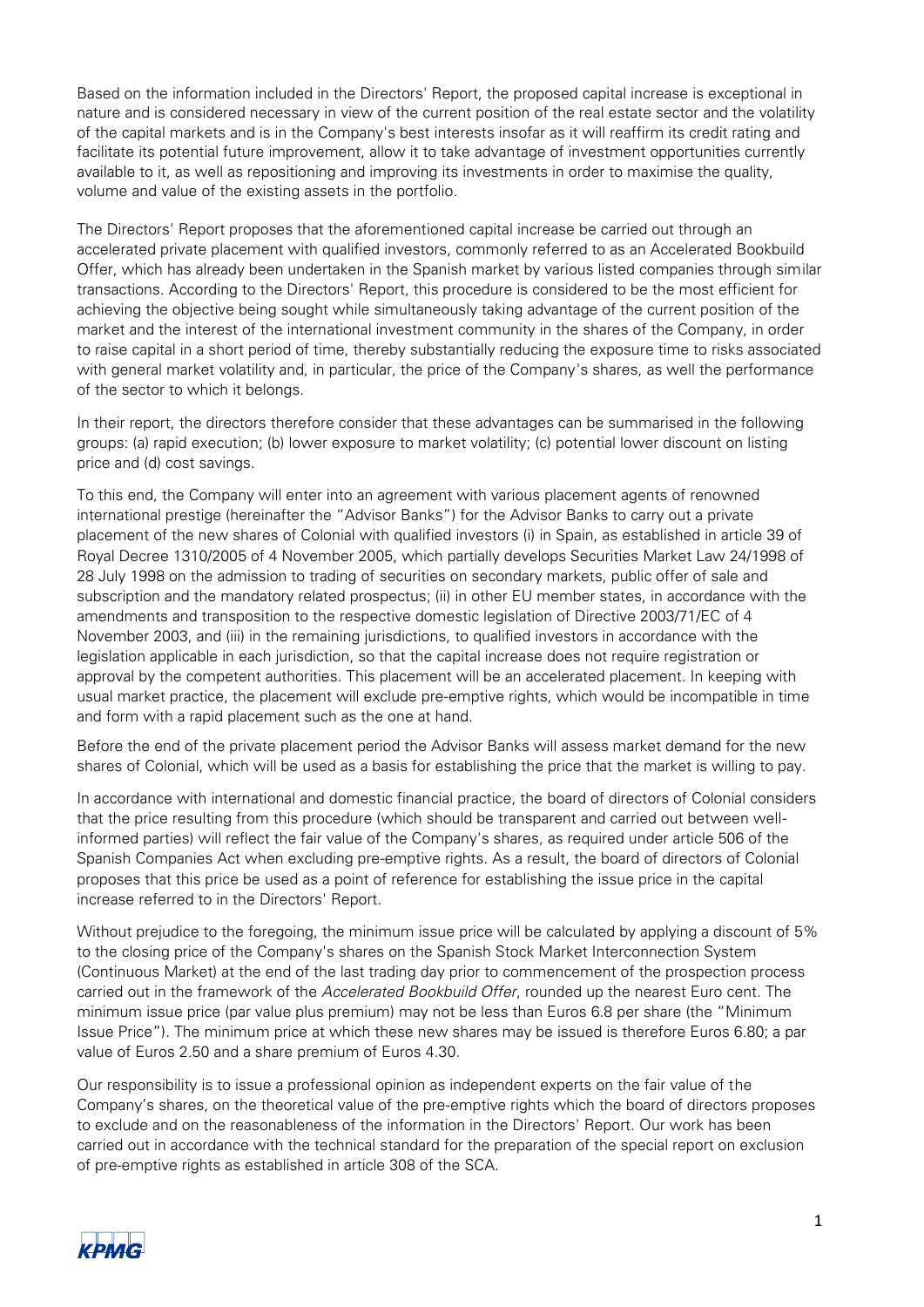The accounting information used in this report has been taken from the Company's consolidated annual accounts at 31 December 2016, which were audited by Deloitte, S.L., who issued an unqualified auditor's report thereon dated 24 February 2017.

In accordance with the technical standard governing the preparation of this special report, our engagement comprised the application of the following procedures:

- Procurement of the aforementioned auditor's report on the consolidated annual accounts of Colonial at 31 December 2016.
- Request and procurement of information from the auditor of the Company's annual accounts on possible significant events or factors with respect to the financial situation of the Company and its group that may have become known to the auditors subsequent to the issue of the most recent auditor's report provided to us.
- Procurement of any other information considered necessary for or of interest to our work.
- Enquiries of Company management concerning salient issues that could significantly affect the value of Colonial and, if applicable, verification of these issues.
- Study of changes in the listing price of Company shares and determination of the weighted average listing price of the shares during the last representative listing period prior to issue of this special report (the last quarter, unless stipulated otherwise), from 28 January to 27 April, inclusive, as well as determination of the listing price at 27 April, as the last listing price available prior to the date of issue of the special report.
- The listing price has been determined based on a certificate issued by Sociedad Rectora de la Bolsa de Valores de Madrid Sociedad Anónima, a copy of which is attached hereto as Appendix 2, and includes the listing prices and frequency and volume of trading in the periods analysed.
- Confirmation that the issue price proposed by the board of directors (par value plus share premium) exceeds the net equity value in the latest audited consolidated annual accounts of Colonial for the year ended 31 December 2016.
- Estimate of the fair value of the Company's shares and verification of the issue price.
- Assessment of the reasonableness of the data contained in the Directors' Report supporting the proposal and the new share issue price, including a review of the documentation supporting the valuation methodology and calculation basis used by the board of directors of Colonial to determine the issue price.
- Calculation of the theoretical value of the pre-emptive rights that the board proposes to exclude, calculated based on both the closing price of Colonial's shares on 27 April and on the arithmetic mean of the weighted average price of the Company's shares in the period from 28 January to 27 April, inclusive, and the underlying net book value of the Company.
- Procurement of a representation letter signed by the Company's CEO, who is empowered by the board to represent the Company, stating that they have provided us with all the relevant assumptions, data and information for the performance of our work, and informing us of any significant events that have occurred between the date of the latest auditor's report on the consolidated annual accounts of Colonial at 31 December 2016 and the date our report is issued.

In view of the decision of the shareholders at their ordinary general meeting on 28 June 2016 to delegate the board of directors to perform the capital increase, the Directors' Report proposes a minimum issue price calculated by applying a discount of 5% to the closing price of the Company's shares on the Spanish Stock Market Interconnection System (Continuous Market) at the end of the last trading day prior to commencement of the prospection process carried out in the framework of the Accelerated Bookbuild Offer, rounded up to the nearest Euro cent. The minimum issue price (par value plus premium) may not be less than Euros 6.8 per share (the "Minimum Issue Price").

In light of the above, in our professional opinion as independent experts, we conclude that:

■ The information contained in the Directors' Report to support the proposed exclusion of pre-emptive rights of the shareholders, pursuant to article 308 of the SCA, is reasonable as it is adequately documented and expressed.

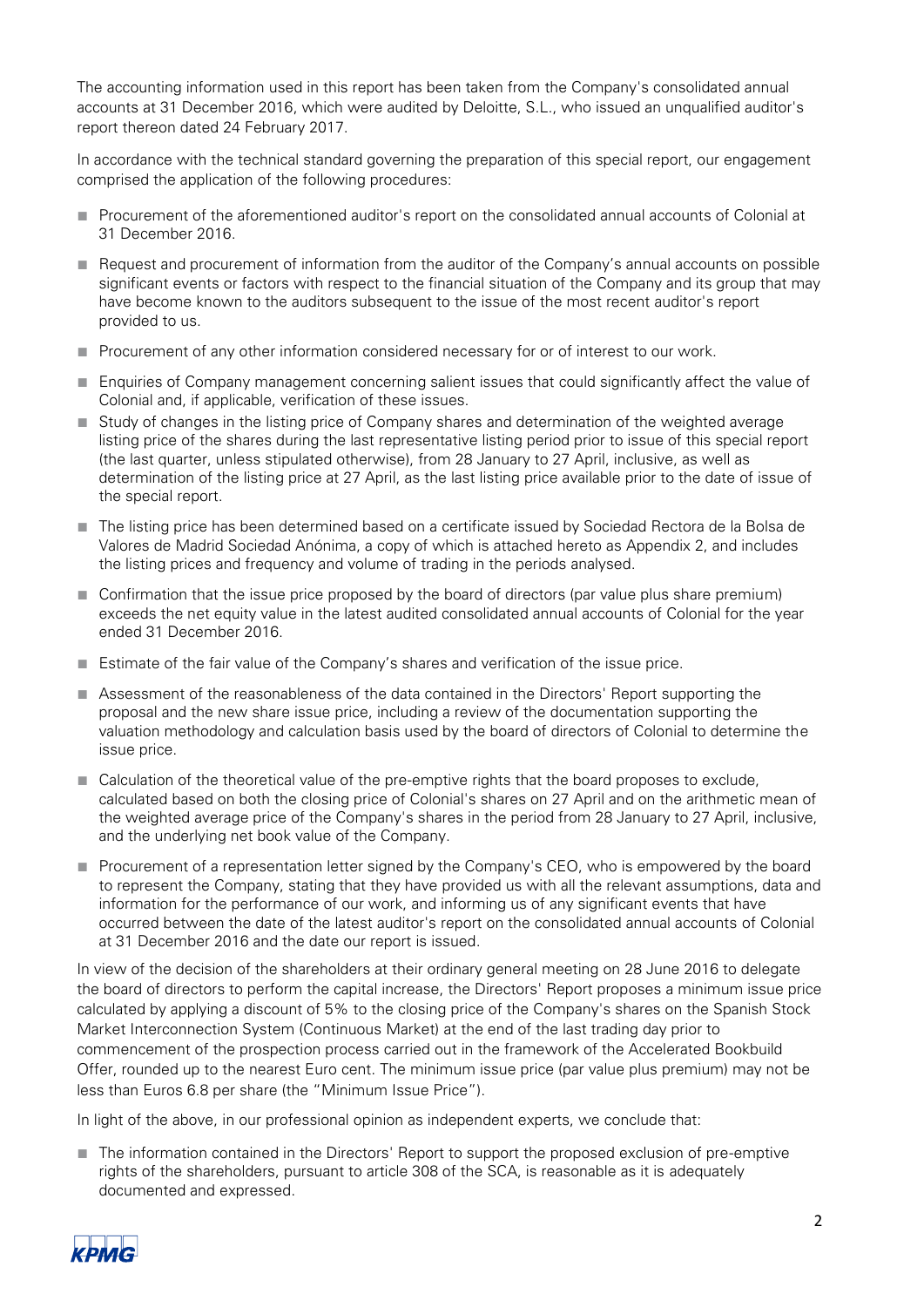- The Minimum Issue Price agreed by the board of directors of Colonial following their delegation by the shareholders at their ordinary general meeting on 28 June 2016 is within the range of prices that could be considered indicative of the fair value of the Company's shares in the context of this transaction.
- This Minimum Issue Price is higher than the consolidated net equity value of the Company's shares at 31 December 2016, which amounts to Euros 6.56 per share.

The closing price of the Company's shares on 27 April (date on which the certificate was issued by Sociedad Rectora de la Bolsa de Valores de Madrid, S.A.), as well as the arithmetic mean of the weighted average price of these shares during the last quarter, from 28 January to 27 April, inclusive, according to the aforementioned certificate issued by the stock exchange governing body, is as follows:

| Listing period                                                   | Listing price $(E/\text{share})$ |  |
|------------------------------------------------------------------|----------------------------------|--|
| 27 April                                                         | Euros 7.127                      |  |
| Average for the period from 28 January to 27 April,<br>inclusive | Euros 6.9352                     |  |

Following is the theoretical value of the pre-emptive rights that the board proposes to exclude, expressed in Euros per share, with respect to the Minimum Issue Price based on the closing price of Colonial's shares on 27 April and with respect to the arithmetic mean of the weighted average price of these shares in the period from 28 January to 27 April, inclusive, as well as with respect to the underlying net book value of the Company's shares in the audited consolidated annual accounts at 31 December 2016.

| <b>Listing period</b>                                                                                      | <b>Listing price</b><br>$(E/\text{share})$ | <b>Minimum</b><br><b>Issue Price</b> | <b>Dilution</b><br>effect<br>$(E/\text{share})$ |
|------------------------------------------------------------------------------------------------------------|--------------------------------------------|--------------------------------------|-------------------------------------------------|
| 27 April close                                                                                             | 7.127                                      | 6.8                                  | 0.02969                                         |
| Arithmetic mean of the weighted<br>average price for the period from 28<br>January to 27 April, inclusive. | 6.9352                                     | 6.8                                  | 0.01227                                         |
| Audited net equity value at 31<br>December 2016                                                            | 6.56                                       | 6.8                                  | No dilution                                     |

With respect to the theoretical value of the pre-emptive rights that the board proposes to exclude from the issue price that will be determined upon completion of the so called accelerated prospecting procedure, we cannot issue an opinion or quantify its effect as it is unknown at the date of issue of this special report.

In accordance with the procedure proposed by the board of directors to determine the issue price, the dilution per share outstanding with respect to the listing price is calculated as follows: